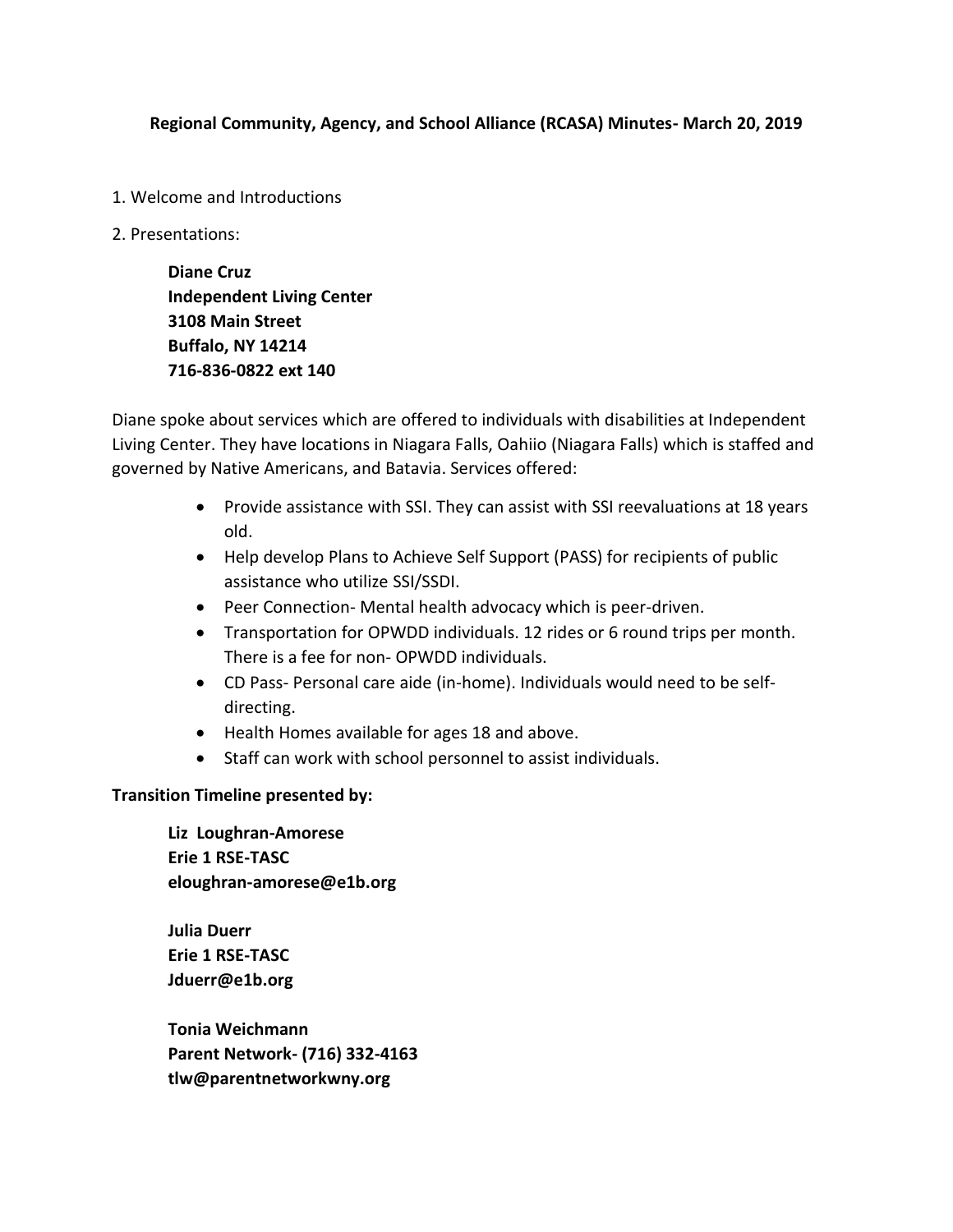Liz, Julia, and Tonia presented a Transition Timeline (please see attached) for students with disabilities, which they have been working on. This timeline would follow students from age 12 to 21. Teachers would be able to document and follow a student's progress regarding transition.

RCASA group participants broke into two groups, one for agencies and another for school districts to discuss some strengths and weaknesses of this timeline. One main suggestion between both groups was to have the timeline on google drive so it can be easily accessed by staff. Another suggestion was to give room for comments and activities to be added. Both groups thought this could be a helpful tool to track transition activities.

A transition binder was also shared along with this group. The transition binder was sectioned off to match the checklist. Liz mentioned that this would be utilized as an on-line resource.

## **Announcements/sharing of information:**

**Niagara County Work Source One:** Marilyn Patterson (716-278-1695) spoke about the Niagara County Summer Youth Employment for ages 12-21. This is a TANF led program, participants must be low income. Applications are due by May 10, 2019.

**Statler Center**: Karla Rogers Manzella (716-882-1025) spoke about openings available in their training hospitality program at the Statler Center. This program is for individuals that are under employed. Individuals must have high school diploma/GED. Also, participants must be able to type 20 words per minute.

**Parent Network**- Tonia Weichmann, Transition Coordinator (716-332-4163) spoke about Guide and Connect on their website. This gives information about OPWDD services.

**Prime Care**- Libby Bentley, Student and Family Education Specialist (585-491-5836) she spoke about her role at Prime Care. She provides training for staff and parents. She can assist with linkage to OPWDD.

**Youth Power**- Effective 3/25/19, Carly DelVecchio will be transitioning into the role of Central Regional Youth Partner. Events for Youth Power!- Peer Leaders' Support and Development (PLSD) Meeting for Youth Peer Advocates will be held 3/27/19, at 3:00 PM. Participants can attend in person at the Mental Health Association of Rochester/Monroe County or virtually via GoToMeeting.

The next Youth Peer Advocate Leaders' (YPAL) Meeting for supervisors of Youth Peer Advocates will be held 4/29/19 at 11:00 AM.

YOUTH POWER! will be recruiting Western Regional Youth Ambassadors. If interested-Call/Text: (585) 314-2452.

University of YOUTH POWER! Will be held at The College of Saint Rose in Albany on June 22-25, 2019. Any questions, contact Carly at: cdelvecchio@YOUTHPOWERNY.org.